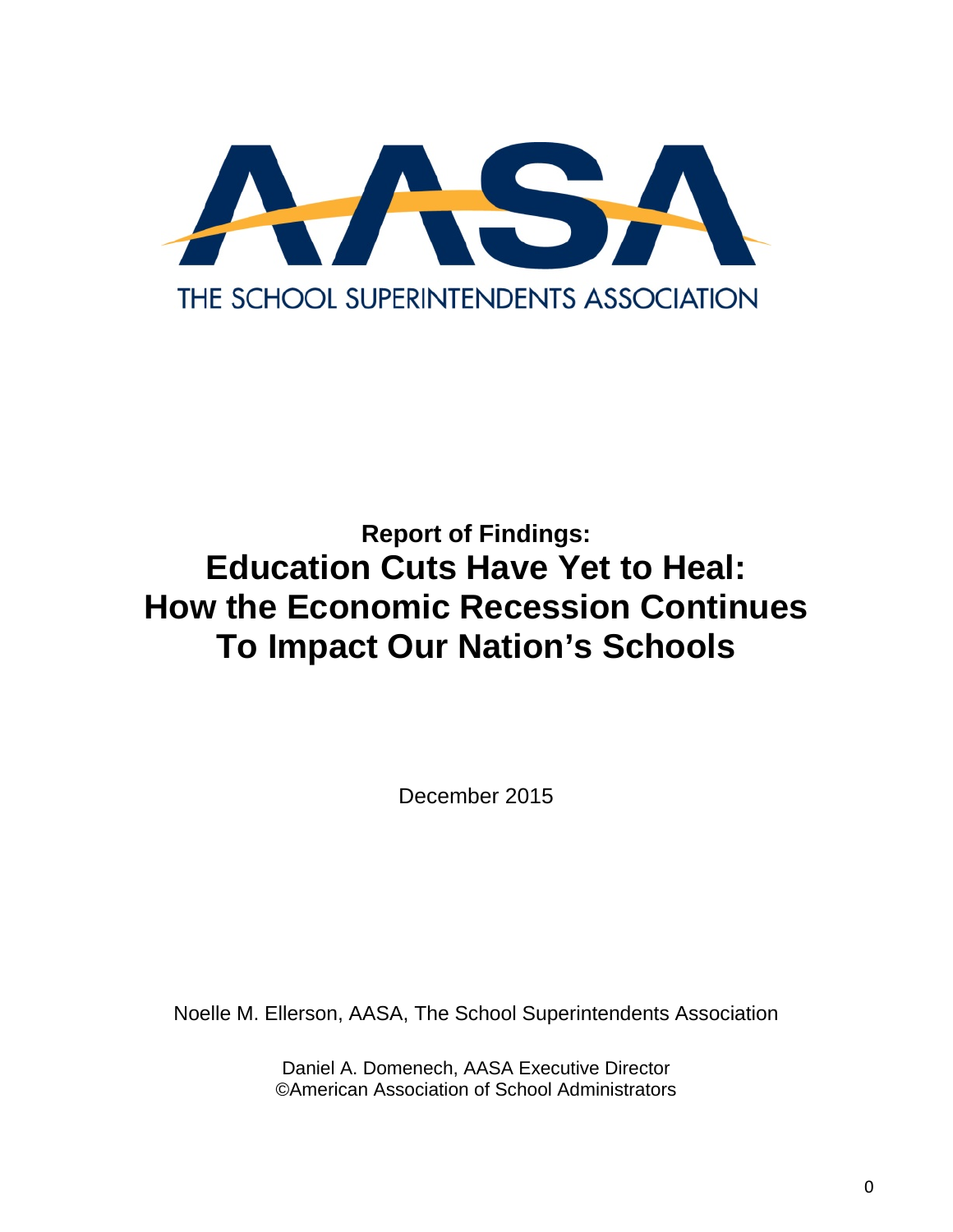# **Table of Contents**

## **Key Contacts Concerning this Survey:**

Noelle M. Ellerson AASA, The School Superintendents Association nellerson@aasa.org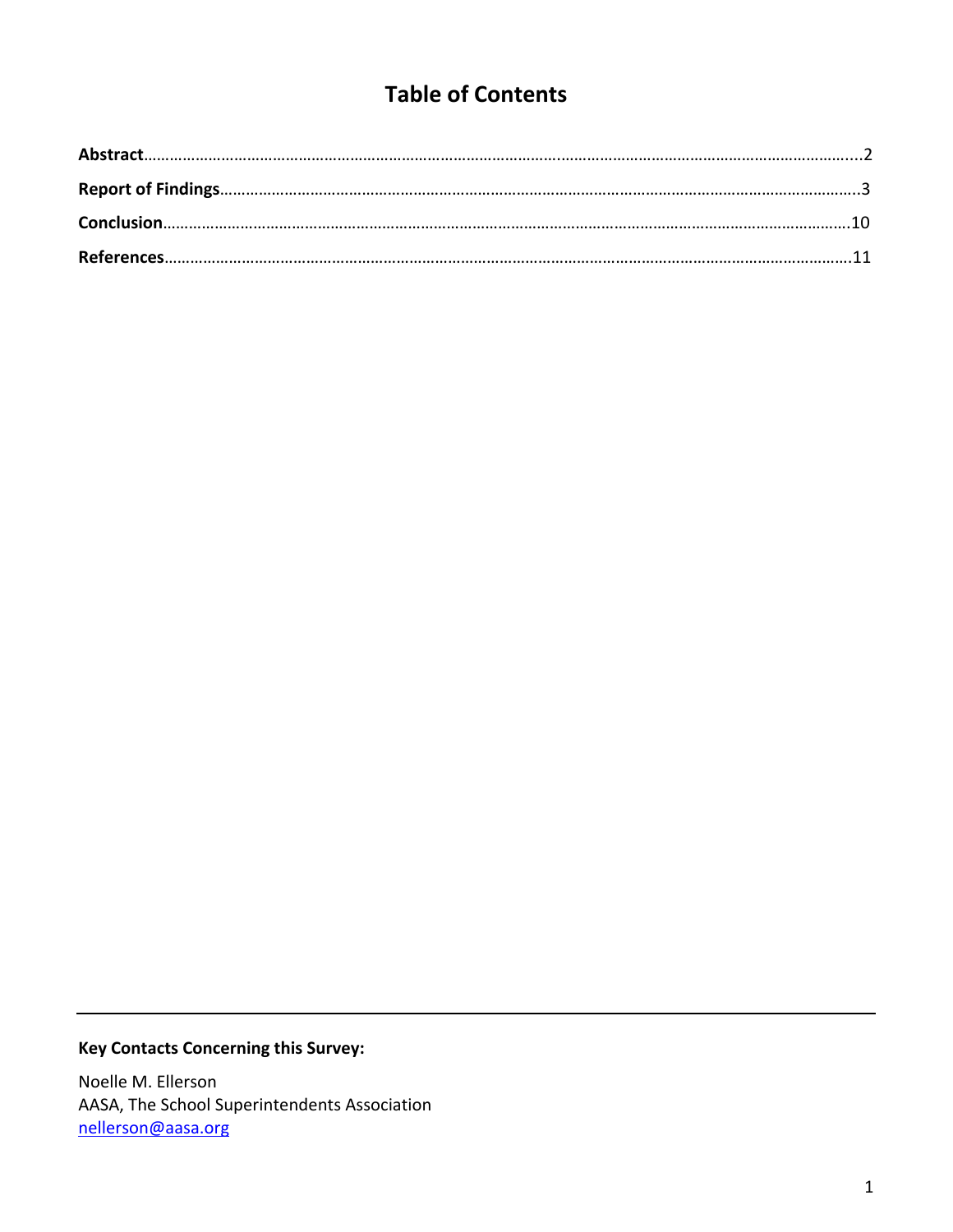## **ABSTRACT**

This survey is the  $16^{th}$  in a series conducted by AASA, The School Superintendents Association, on the impact *of the economic recession and related fiscal policies (like sequestration) on the nation's schools. The series* was launched in 2008 in response to state budget shortfalls, federal aid and interventions, and a series of *additional events characterizing a slowing, stagnant economy. As the economic situation worsened, AASA continued to monitor its impact on schools through a series of surveys of school administrators nationwide.* Though the recession is over, fiscal cuts at the state, local and federal levels have yet to fully rebound. This series continues to document the impact of chronic fiscal cuts and restraint on the nation's schools and the *students they serve. The previous studies in the AASA Economic Impact Study Series (http://www.aasa.org/research.aspx) include:*

- "Unequal Pain: Federal Public Education Revenues, Federal Education Cuts & the Impact on Public Schools" (Nov. 2013)
- "AASA Members Detail Draconian Impact of Sequester's Cuts" (Feb. 2013)
- "Cut Deep: How the Sequester Will Impact Our Nation's Schools" (July 2012)
- "Weathering the Storm" (March 2012)
- "Projection of National Education Job Cuts for the 2011‐12 School Year" (May 24, 2011)
- "Surviving a Thousand Cuts: America's Public Schools and the Recession" (Dec. 16, 2010)
- "Impact of Preventing Projected Educator Layoffs for 2010‐11 School Year" (June 22, 2010)
- "Projection of National Education Job Cuts for the 2010‐11 School Year" (May 4, 2010)
- "A Cliff Hanger: How America's Public Schools Continue to Feel the Impact of the Economic Downturn" (April 8, 2010)
- "One Year Later: How the Economic Impact Continues to Impact School Districts" (Oct. 27, 2009)
- "Schools and the Stimulus: How America's Public School Districts Are Using ARRA Funds"(Aug. 25, 2009)
- "Looking Back, Looking Forward: How the Economic Downturn Continues to Impact School Districts" (March 25, 2009)
- "AASA Impact of the Economic Downturn on School Jobs Snapshot Survey" (Jan. 16, 2009)
- "AASA Opportunity for Federal Education Funding Survey" (Dec. 15, 2008)
- "AASA Study of the Impact of the Economic Downturn on Schools" (Nov. 12, 2008)

#### **ABOUT THIS STUDY**

"Education Cuts Have Yet to Heal" is based on a survey of school administrators conducted in September/October 2015. A total of 165 school administrators from 37 states completed the survey. Many of the questions in this survey are repeated from earlier surveys and reinforce AASA's ability to collect and analyze long-term data. The surveyed sample reflects the membership of the AASA, The School Superintendents Association and should not be inferred to represent all public school superintendents. While no claim is made that the data reflects a representative sample, the demography reported by those responding to the survey does mirror the distribution of student enrollment in school districts nationwide and reflects the proportion of the number of school districts in their respective states. The data do not suggest favoritism to any one region of the country. No claim is made that the same individuals responded to each of the survey efforts although the population surveyed was with very few exceptions drawn from the same AASA membership listing. All surveys in the *AASA Economic Impact Series* were distributed electronically using traditional survey software with analysis limited to measures of central tendency.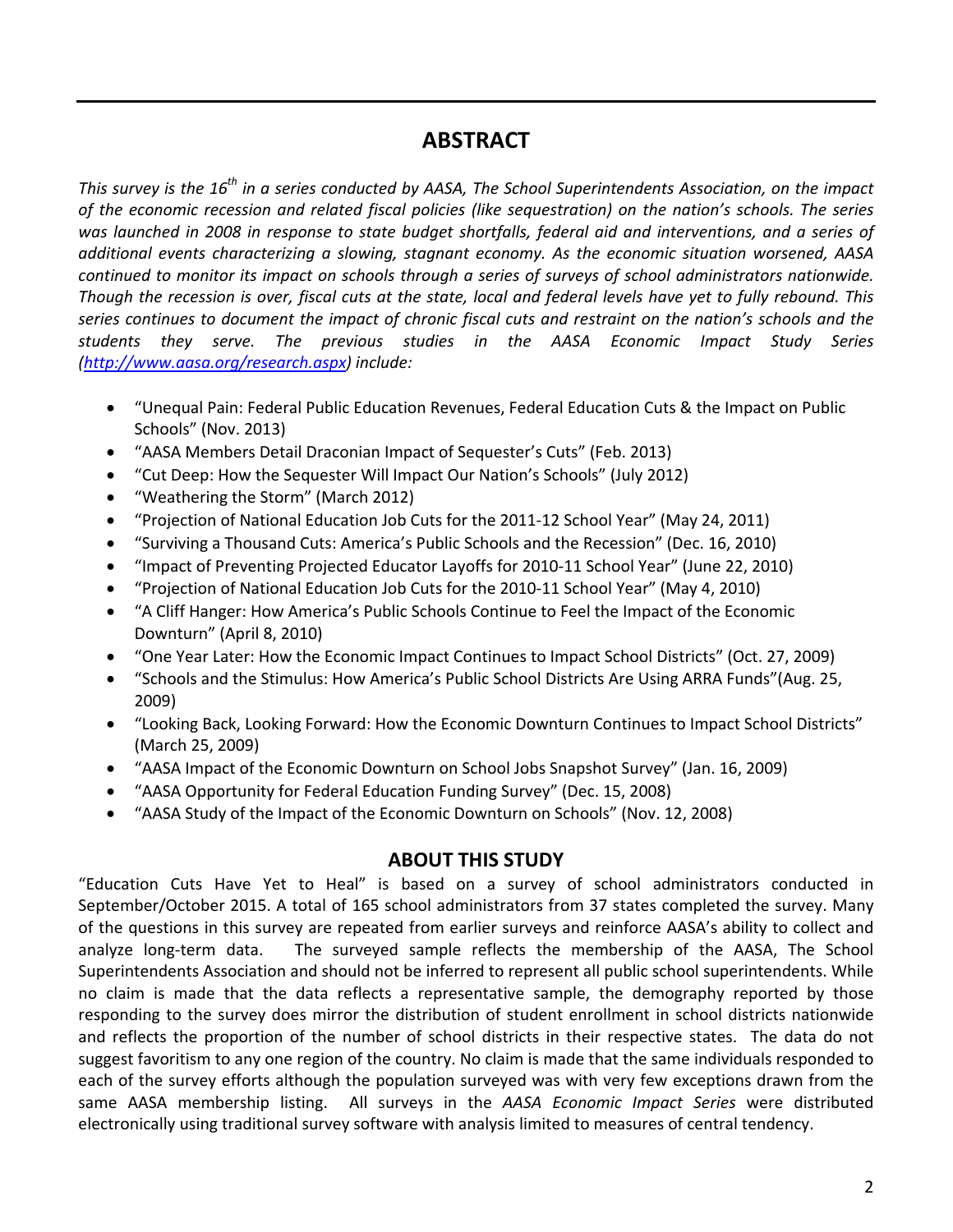## **REPORT OF FINDINGS**

**SNAPSHOT OF SCHOOL ECONOMIC CLIMATE:** This latest survey, *Education Cuts Have Yet to Heal,* is based on a survey of school administrators conducted in September and October, 2015. This survey asked many of the same questions as previous surveys in the AASA Economic Impact Series. As such, it is possible to compare and contrast responses, detail new and persistent trends, and analyze key findings for a timeframe spanning the duration of the recession and beyond.

Seven years after AASA's initial report on the impact of the economic downturn on school districts, the impact of the recession continues to have an impact on school districts. Economic stability, though, remains elusive at the state and local levels, with nearly two‐thirds of states (31) providing less state funding in the 2013‐14 school year than they did in 2008, the year before the recession started (Center of Budget and Policy Priorities, 2015). Generally speaking, economic recovery at the state and local level lags that of federal recovery by 12‐18 months. State and local recovery from this recession, however, given its unprecedented depth and duration, is proving to take much longer, lagging years behind that at the federal level.

The dynamic between state and district budgets is crystallized in the process of economic recovery: School districts typically adopt local budgets based on state budgets, meaning state budgets are adopted before school district budgets. While school districts were not immune to the economic recession, they were somewhat insulated from the initial impact, given that districts were operating under budgets adopted under more stable times. As the AASA surveys have documented, when the economic recession picked up in 2008, districts were operating on already‐adopted budgets and made relatively mild cuts and changes in 2008‐09. As the recession wore on, the 2009‐10 and 2010‐11 cuts became illustrative of the full impact of the recession. As 2012‐13 and 2013‐14 unfolded, the recession ended and fiscal pressures were compounded with sequester. This is the current reality: Even as the recession ended, federal, state and local education budgets have yet to return to pre‐recession levels, meaning school districts continue to operate on leaner budgets passed/adopted in a tight economy.

#### **Findings:**

- 83 percent of respondents described their district's **current economic situation** as 'inadequately funded'. This is up from 67 percent in October 2008 and holding steady from 81 percent in March 2012. (Q1)
- Respondents were asked to describe **changes their district has experienced in state and local revenues**.
	- o When asked if their district had experienced a change in state and local revenues between the 2007‐08 and 2015‐16 school years, 69 percent of respondents replied 'Yes, a cut.', meaning that more than two thirds of the nation's school districts are operating at pre‐ recession funding levels. (Q2)
	- o When comparing more recent years, respondents were more split: One‐third (37 percent) of respondents indicated they experiences an increase in state and local revenues between the 2014‐15 and 2015‐16 school years, which is slightly less than the 44 percent reporting they experienced a cut in the same time frame. (Q3)
	- o Nearly half (44 percent) anticipate a cut in state and local revenues between the 2015‐16 and 2016‐17 school years, with 18 percent expecting an increase and 15 percent expecting level funding. (Q4)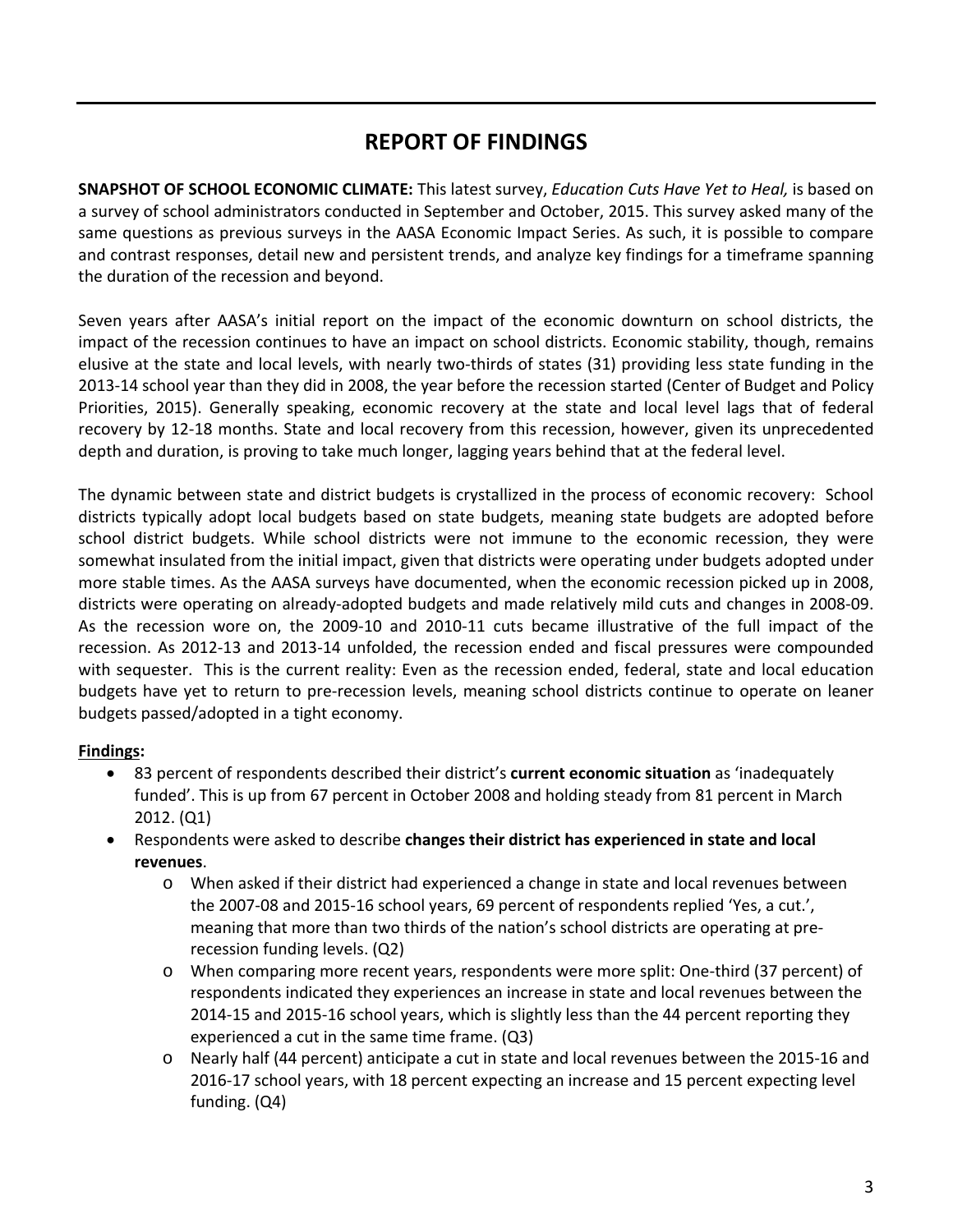- Respondents were asked to consider the 2007‐08, 2012‐13 and 2015‐16 school years, to help benchmark trends from the start to the end of the recession, the end of the recession until now, and the start of the recession until now. In describing trends related to state and local revenues, the emerging trend was that the significant driver of cuts that are in place today are not new, but carry over from early recession cuts. Giving life to the concept of 'education cuts don't heal', this data trend demonstrates that while the cuts of early session are no longer compounded by new additional cuts, the original cuts persist and leave schools operating in a chronically underfunded environment. (Q5)
- When asked to describe **funding cuts to state education dollars**: (Q6)
	- o Nearly half (47 percent) of respondents replied, "The cuts to education were disproportionate to the cuts to other state agencies/departments; education cuts were more severe.", up from 38 percent in 2010‐11.
	- o Nearly one‐quarter (23 percent) of respondents replied, "The cuts to education were proportional to the cuts to other state agencies/departments.", roughly equal to the 28 percent response in 2010‐11.
	- o 13 percent of respondents replied "This does not apply. My state did not cut education funding.", roughly equal to the 15 percent reporting in 2010‐11.
	- $\circ$  14 percent of respondents replied "The cuts to education were disproportionate to the cuts to other state agencies/departments; education cuts were less severe." identical to the rate reported in 2010‐11.
- More than one‐third (39 percent) of respondents **reported an increase in enrollment between the 2007‐08 and 2015‐16 school years**, compared to 49 percent reporting a decrease and 12 percent reporting no change. (Q7)
- By a large number, respondents indicated **growth in free/reduced price lunch (FRPL) eligibility rates**. Respondents were asked to consider the 2007‐08, 2012‐13 and 2015‐16 school years to help benchmark trends from the start to the end of the recession, the end of the recession until now, and the start of the recession until now. (Q9)
- Three‐quarters (75 percent) of respondents reported an **increased FRPL** between the 2007/08 and 2012-13 school years; two-thirds reported an increase between 2012/13 and 2015/16; and threequarters (73 percent) reported an increase between 2007/08 and 2015/16.

To more thoroughly detail districts' current fiscal reality, respondents were asked "Which of the following actions has your district considered in the budgets for the school years between the 2007‐08 and 2015‐16 school years as a result of the economic downturn?" Budget cuts were grouped into four general categories: personnel‐related, operations‐related, facilities‐related and curriculum‐related. Respondents were asked to report the type and timing of their budget cuts, and this analysis refers to 2011‐12 data from *Weathering the Storm*, the March 2012 installation of the AASA Economic Impact Survey Series.

Before reviewing the four broad categories, this analysis, unlike previous ones, looked at which cuts were most and least common among respondents. This survey, like the ones before it, demonstrates that school administrators across the nation remain committed to providing the best educational opportunities they can with their limited available resources. Superintendents make pragmatic decisions and implement first the cuts that least‐directly impact student achievement, including altering thermostats and reducing consumable supplies. When additional cuts become necessary, superintendents find themselves having to make cuts that increasingly impact student achievement, including increasing class size, delaying instructional improvement strategies and laying off instructional personnel. A first-time analysis reported cuts and found those most and least likely to be implemented, considered, or avoided: (Q10/11)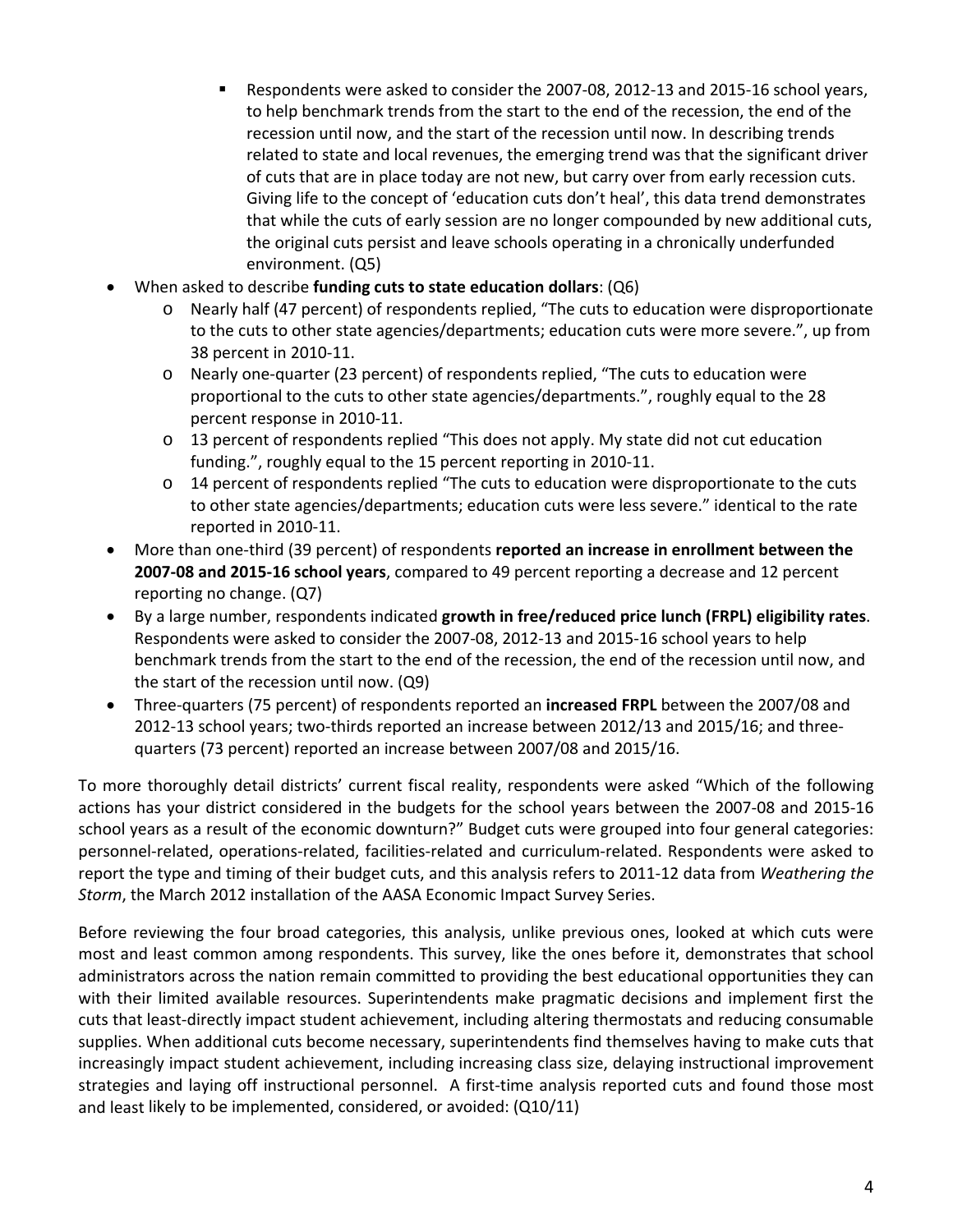- Top Ten Items *Implemented Before 2015‐16*
	- o Joining bulk purchasing groups/coops (61 percent)
	- o Reducing consumable supplies (57 percent)
	- o Eliminating non‐essential travel (57 percent)
	- o Altering thermostats for less heating and cooling in buildings (56 percent)
	- o Deferring maintenance (55 percent)
	- o Reducing staff‐level (non‐instructional) hiring (54 percent)
	- o Deferring textbook purchases (54 percent)
	- o Reducing non‐teaching professional support personnel (53 percent)
	- o Reducing outside staff development consultants (52 percent)
	- o Increasing class size (student/teacher ratio) (51 percent)
- Bottom Ten Items *Implemented Before 2015‐16*
	- o Closing/consolidating schools (22 percent)
	- o Delaying a capital debt (Bond) program (21 percent)
	- o Eliminating summer school programs (21 percent)
	- o Cuts to school lunch program/struggle complying with new meal pattern and standards (18 percent)
	- o Furloughing of personnel (16 percent)
	- o Reducing Collaborative planning time within school day ( 15 percent)
	- o Increasing student walking distance (13 percent)
	- o Reducing benefits package (pension contributions) (9 percent)
	- o Outsourcing custodial maintenance work (7 percent)
	- o Reducing operations to four‐day school week (during school year) (5 percent)
- Top Five *Implemented Between 2008 and 2015, Currently Restored to Pre‐Recession Levels*
	- o Deferring Maintenance (21 percent)
	- o Reducing non‐teaching professional support personnel (19 percent)
	- o Laying off personnel (18 percent)
	- o Reducing consumable supplies (17 percent)
	- o Reducing staff level (non‐instructional) hiring (17 percent)
- Top Five Items *NEVER CONSIDERED*
	- o Reducing benefits package (pension contributions) (65 percent)
	- o Reducing operations to 4‐day school week (during school year (61 percent)
	- o Reducing collaborative planning time within school day (56 percent)
	- $\circ$  Cuts to school lunch program/struggle complying with new meal pattern and standards (55 percent)
	- o Increasing student walking distance (54 percent)

Personnel Related Cuts**:** Personnel costs are commonly understood to represent more than 80 percent of most school districts' budgets, and as such, economic climate personnel reductions were inevitable. (Q10)

- When asked which years their district had eliminated positions, respondents replied 2007‐08 (23 percent); 2008‐09 (35 percent); 2009‐10 (46 percent); 2010‐11 (46 percent); 2011‐12 (42 percent); 2012‐13 (39 percent); 2013‐14 (34 percent); and 2014‐15 (29 percent)
- One quarter (22 percent) of respondents indicated they had eliminated positions in each of the school years between 2007‐08 and 2014‐15. Only nine percent indicated they had not many any layoffs in a similar timeframe.
- 4 percent *furloughed personnel* in the 2015‐16 school year, compared to 21 percent in 2011‐12. 20 percent considered but never implemented and 46 percent never considered, personnel furloughs.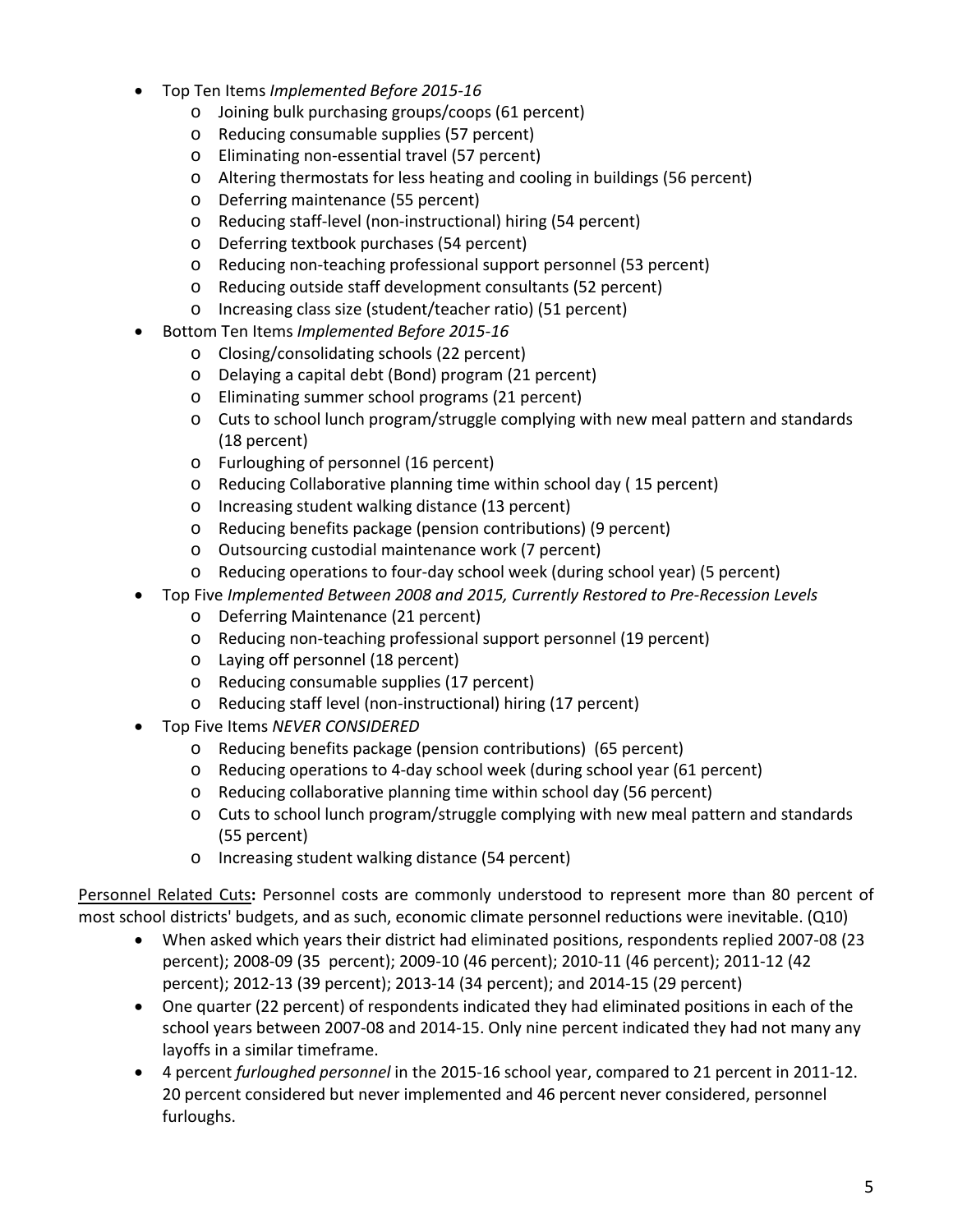- Nearly half (42 percent) laid off personnel prior to the 2015‐16 school year, 12 percent planned to do so in the 2015‐16 school year, 18 percent report that they implemented layoffs between 2008 and 2015 but are now back to pre‐recession levels and 17 percent report they never considered layoffs.
- 12 percent *froze outside professional service contracts* in the 2015‐16 school year, compared to 35 percent doing so prior to 2015‐16 and 31 percent in 2011‐12. 17 percent considered but never implemented and 19 percent never considered freezing outside professional service contracts.
- One‐quarter (24 percent) *reduced non‐teaching professional support personnel* for the 2015‐16 school year, compared to more than half (53 percent) doing so prior to the 2015‐16 school year and 59 percent in 2011‐12. Six percent considered but never implemented, seven percent never considered and 19 percent implemented between 2008 and 2015 but are now back to pre‐ recession levels, reducing non-teaching professional support personnel.
- One‐fifth (19 percent) *reduced outside staff development consultants* in 2015‐16, compared to 53 percent prior to 2015‐16 and 49 percent in 2011‐12. Eight percent considered but never implemented, 13 percent never considered and 15 percent considered but are now back to prerecession levels, reducing outside staff development contracts.
- One‐fifth (21 percent) *reduced staff‐level (non‐instructional) hiring* in 2015‐16, compared to 54 percent prior to 2015‐16 and 57 percent in 2011‐12. Eight percent considered but never implemented, seven percent never considered and 17 percent implemented but are now back to pre‐recession levels, reducing staff‐level (non‐instructional) hiring.
- 13 percent *reduced professional development offerings* in 2015‐16, compared to 45 percent prior to 2015‐16. Thirteen percent considered but never implemented, thirteen percent never considered and 16 percent implemented but are now back to pre-recession levels.
- Less than one‐fifth (14 percent) *reduced benefits packages (health care)* in 2015‐16, compared to 22 percent prior to 2015‐16 and 23 percent in 2011‐12. Thirteen percent considered but never implemented, 47 percent never considered and six percent implemented but are now back to pre‐recession levels of benefits (health care).
- Seven percent *reduced benefits package (pensions)* in 2015‐16, compared to nine percent prior to 2015‐16 and 11 percent in 2011‐12. Three percent considered but never implemented, 66 percent never considered and four percent implemented but are now back to pre‐recession levels, reduced benefits package (pensions).

Operations Related Cuts**:** A student's school experience reaches beyond the classroom walls and the traditional school day, and the development of sound citizenship results from the total school experience. This, too, has been threatened by the economic recession. From the availability of extracurricular activities and access to current technology in the classroom to providing adequate supplies, transportation or even summer school, there is little question that the lack of any of these resources — or a district's diminished capacity to provide these materials and programs — will negatively impact student achievement and the success of children, and further magnify the long-term impact of the economic recession (Q10).

- Ten percent *reduced operations to four‐day week (during the summer)* in 2015‐16, compared to 26 percent prior to 2015‐16 and 27 percent in 2011‐12. 16 percent considered but never implemented, 44 percent never implemented, and seven percent implemented but are now back to pre‐recession levels, reduced operations to four‐day week (during the summer).
- One percent *reduced operations to four‐day week (during the school year)* in 2015‐16, compared to five percent prior to 2015‐16 and 4 percent in 2011‐12. 20 percent considered but never implemented, 61 percent never considered and five percent implemented but are back to pre‐ recession levels reduced four day school week (during school year).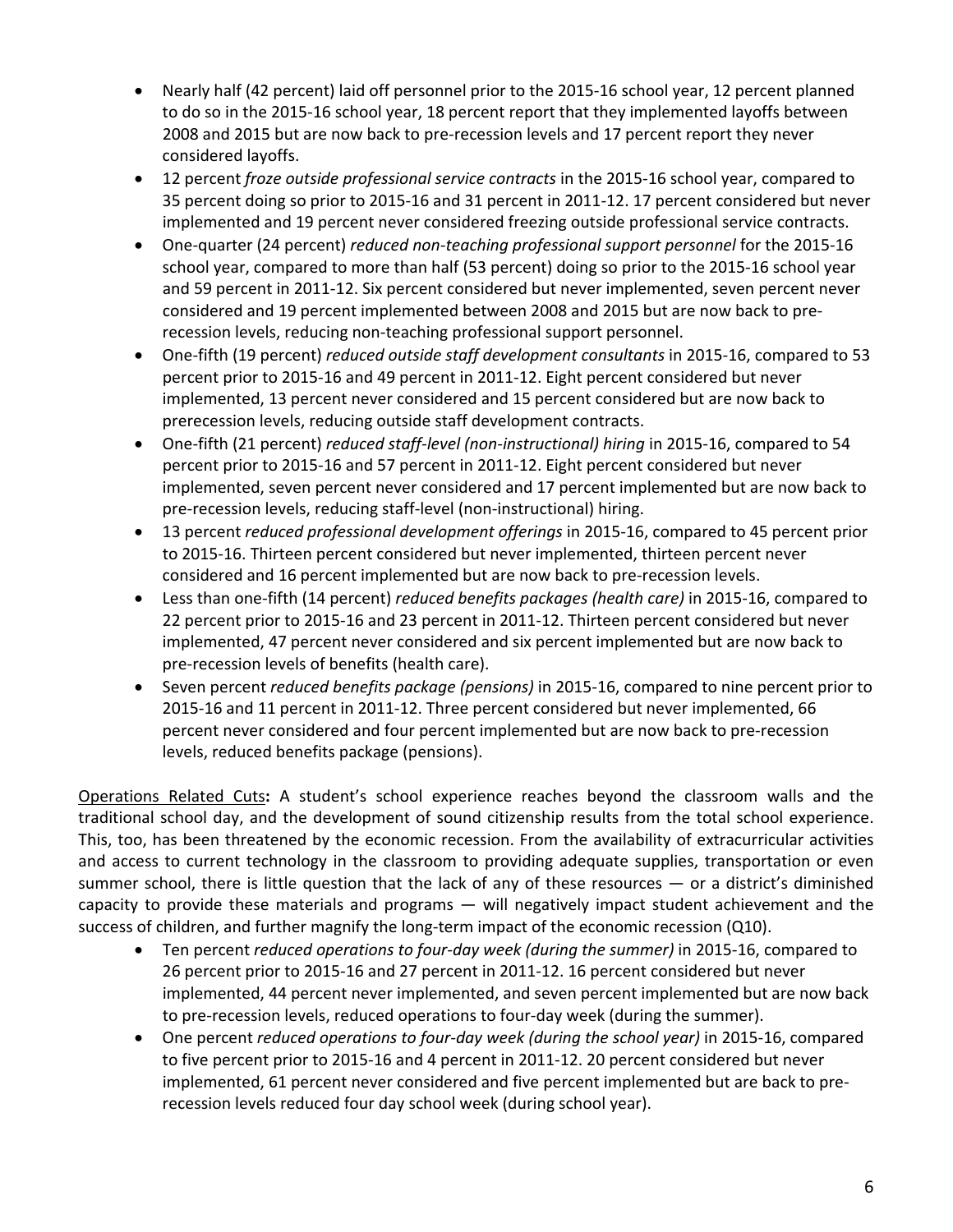- Seven percent *eliminated summer school programs* in 2015‐16, compared to 21 percent prior to 2015‐16 and 22 percent in 2011‐12. 21 percent considered but never implemented, 39 percent never considered and 10 percent implemented but are back to pre‐recession levels, eliminating summer school programs.
- Twelve percent *cut bus transportation routes and availability* in 2015‐16, compared to 29 percent prior to 2015‐16 and 29 percent in 2011‐12. 24 percent considered and never implemented, 32 percent never considered and six percent implemented but are back to pre-recession levels, cutting bus transportation routes and availability.
- 16 percent *found new transportation efficiencies (i.e., tiered pick ups)* in 2015‐16, compared to 30 percent prior to 2015‐16 and 27 percent in 2011‐12. 18 percent considered but never implemented, 29 percent never considered and eight percent implemented but are back to prerecession levels, finding transportation efficiencies (i.e., tiered pickups).
- Ten percent *reduced extracurricular activities* in 2015‐16, compared to 23 percent prior to 2015‐ 16, and 29 percent in 2011‐12. 28 percent considered but never implemented, 29 percent never considered and nine percent implemented but are back to pre‐recession levels, reduced extracurricular activities.
- 12 percent *shifted funding for extracurricular activities to families/community/boosters*, compared to 24 percent prior to 2015‐16 and 40 percent never considering the option.
- 16 percent *deferred technology purchases* in 2015‐16, compared to 42 percent prior to 2015‐16 and 46 percent in 2011‐12. 20 percent never considered the option.
- One‐quarter (25 percent) *reduced consumable supplies* in 2015‐16, compared to 57 percent prior to 2015‐16 and 54 percent in 2011‐12. Six percent considered but never implemented, nine percent never considered, and 17 percent implemented but are back to pre-recession levels, reducing consumable supplies.
- One‐quarter (23 percent) *eliminated non‐essential travel* in 2015‐16, compared to 57 percent prior to 2015‐16 and 62 percent in 2011‐12. Seven percent considered but never implemented, nine percent never considered, and 16 percent implemented but are back to pre-recession levels, eliminating non‐essential travel.
- One‐quarter (23 percent) *joined bulk purchasing groups or co‐ops* in 2015‐16, compared to 61 percent prior to 2015‐16 and 55 percent in 2011‐12. Six percent considered but didn't implement, nine percent never considered and 12 percent implemented but are back to prerecession levels, joined bulk purchasing groups.
- Six percent *reduced collaborative planning time within school day* in 2015‐16, compared to 15 percent prior to 2015‐16 and 14 percent in 2011‐12. 12 percent considered and never implemented, 56 percent never considered and seven percent implemented but are back to pre‐ recession levels, reducing collaborative planning time within the school day.
- 12 percent *closed/consolidated schools* in 2015‐16, compared to 22 percent prior to 2015‐16 and 7 percent in 2011‐12. 13 percent considered and never implemented, 53 percent never considered and four percent implemented and are back to prerecession levels, closing/consolidating schools.
- 12 percent implemented *cuts to school lunch programs/struggle to comply with new meal pattern standards* in 2015‐16, compared to 18 percent prior to 2015‐16. More than half (55 percent) never considered cuts to school lunch programs.

Buildings and Facilities Related Cuts**:** A common topic of discussion for state policymakers, superintendents, boards and their communities is the deferral of maintenance, as well as infrastructure costs (including transportation) and programmatic decisions. These deferrals often begin as economic necessities but evolve into safety and adequacy issues. While some stimulus funding to schools was provided to primarily increase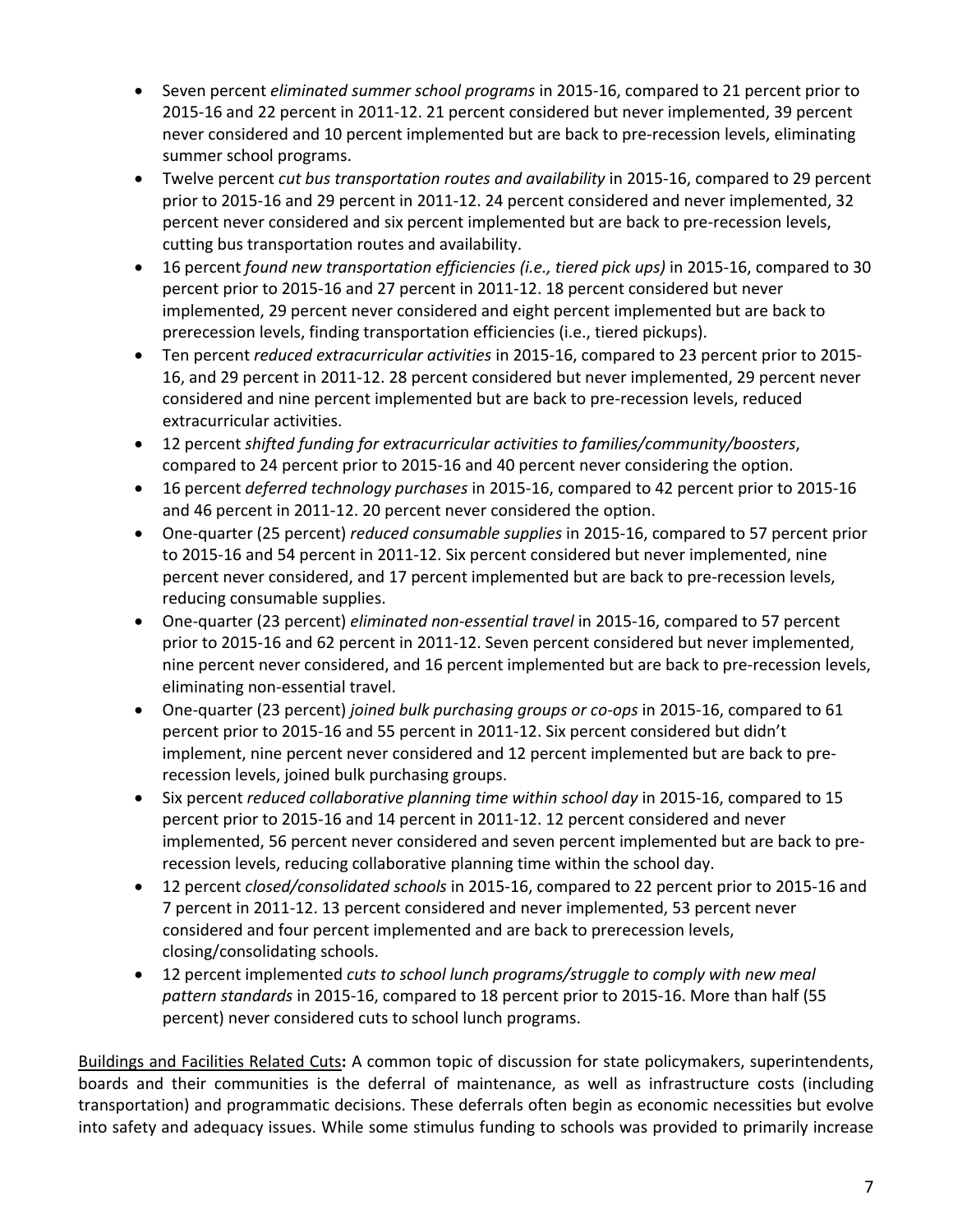employment, the state of the physical facilities of many schools has never been worse and promises to decline further. Poorly maintained school facilities invite difficult decision making that promises to erode the quality of schooling (Q11).

- One‐fifth (20 percent) *deferred maintenance* in 2015‐16, compared to 55 percent prior to 2015‐ 16 and 51 percent in 2011‐12. Eight percent considered but didn't implement, 12 percent never considered and 21 percent implemented but are back to pre‐recession levels, deferred maintenance.
- One‐fifth (19 percent) *altered thermostats for less heating/cooling* in 2015‐16, compared to 56 percent prior to 2015‐16 and 56 percent in 2011‐12. Eight percent considered but didn't implement, 12 percent never considered and 15 percent implemented but are back to pre‐ recession levels.
- Three percent *delayed a capital debt (bond) program* in 2015‐16, compared to 21 percent prior to 2015‐16 and 15 percent in 2011‐12. Nine percent considered but never implemented, 52 percent never considered and seven percent implemented but are back to pre‐recession levels, delaying a capital debt (bond) program.
- Two percent *outsourced custodial/maintenance work* in 2015‐16, compared to seven percent prior to 2015‐16 and 10 percent in 2011‐12. One‐third (36 percent) reduced custodial services in 2011‐12. 30 percent considered but never implemented, 51 percent never considered and two percent implemented but are back to pre‐recession levels, outsourcing custodial/maintenance work.

Curriculum Related Cuts**:** While the impact of class size on achievement is an issue of endless point‐ counterpoint discussion, it is undeniable that the increase in class size produced by the economic recession will significantly impact the quality of interaction between teacher and student and likely subsequently negatively influence the attainment of students. The data paint a disturbing picture. Class‐size is quantifiable, while the prolonged economic downturn experienced by school districts shows itself in more subtle and insidious ways. In an environment that wants so much more from its schools, the economic realities facing schools have served to short circuit the research-based school improvement efforts underway, forcing budget cuts in areas that directly impact student learning and achievement (Q11).

- One‐fifth (19 percent) *increased class size (student/teacher ratio)* in 2015‐16, compared to 51 percent doing so prior to 2015‐16 and 54 percent in 2011‐12. 13 percent considered but never implemented, 15 percent never considered and ten percent implemented but are back to pre‐ recession levels, increasing class size (student/teacher ratio).
- One‐tenth (11 percent) *eliminated/delayed instructional improvement initiatives* in 2015‐16, comparted to 33 percent prior to 2015‐16 and 40 percent in 2011‐12. 19 percent considered but never implemented, 28 percent never considered and eight percent implemented but are back to prerecession levels, eliminating/delaying instructional improvement initiatives.
- Ten percent *reduced nonacademic programs (such as afterschool and enrichment programs)* in 2015‐16, compared to 35 percent prior to 2015‐16 and 35 percent in 2011‐12. Nine percent considered but never implemented, 30 percent never considered and six percent implemented but are back to pre‐recession levels reducing nonacademic programs (such as afterschool and enrichment programs).
- Five percent *reduced academic programs (such as academic interventions and Saturday classes)* in 2015‐16, compared to 27 percent prior to 2015‐16 and 32 percent in 2011‐12. 18 percent considered but never implemented, 42 percent never considered and six percent implemented but are back to pre‐recession levels, reducing academic programs (such as academic interventions and Saturday classes).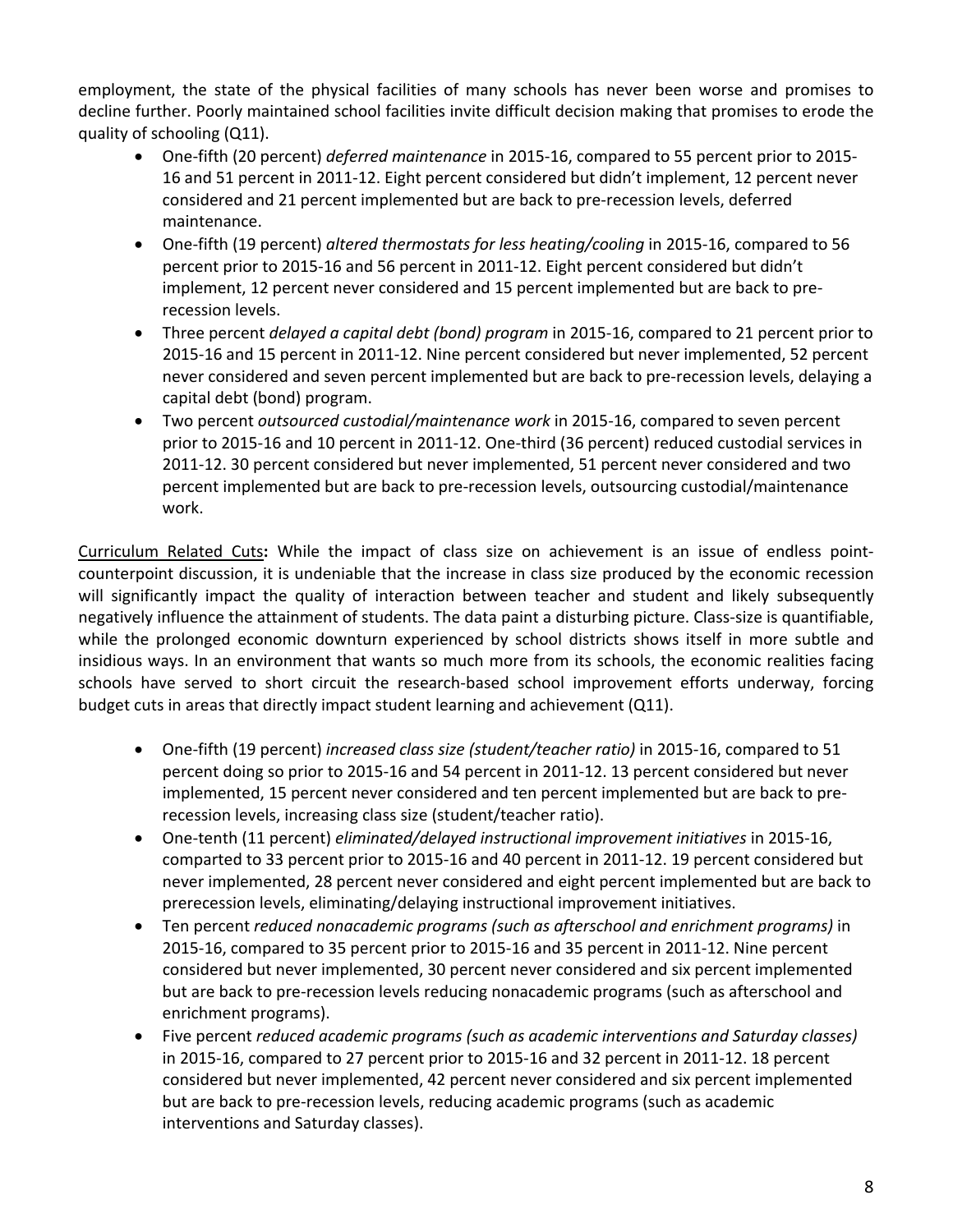- Nine percent *reduced elective courses not required for graduation* in 2015‐16, compared to 33 percent prior to 2015‐16 and 31 percent in 2011‐12. 16 percent considered but never implemented, 34 percent never considered, and nine percent implemented but are back to pre‐ recession levels, reducing elective courses not required for graduation.
- 18 percent *deferred textbook purchases* in 2015‐16, compared to 54 percent prior to 2015‐16 and 51 percent in 2011‐12. Seven percent considered but never implemented, 16 percent never considered, and 16 percent implemented but are back to pre‐recession levels, deferring textbook purchases.
- Seven percent *reduced high‐cost offerings (i.e. occupational classes)* in 2015‐16, compared to 26 percent prior to 2015‐16, and 19 percent in 2011‐12. Eight percent considered but never implemented, 44 percent never considered and seven percent implemented but are back to pre‐ recession levels reducing high‐cost course offerings (i.e. occupational classes).
- 13 percent *reduced instructional materials* in 2015‐16, compared to 44 percent prior to 2015‐16 and 49 percent in 2011‐12. Ten percent considered and never implemented, 27 percent never considered and 12 percent implemented but are back to pre‐recession levels, reducing instructional materials.
- Ten percent *eliminated field trips* in 2015‐16, compared to 34 percent prior to 2015‐16, and 30 percent in 2011‐12. 20 percent considered but never implemented, 26 percent never considered, and 12 percent implemented but are back to pre‐recession levels, eliminating field trips.

**Federal Policy and Congressional Priority Findings:** AASA is a national professional organization representing more than 13,000 school administrators across the nation. One focus of the organization is its federal advocacy on a host of education‐related issues reaching from the Elementary and Secondary Education Act (ESEA) and Individuals with Disabilities Act (IDEA) to federal funding and child nutrition, among others. The official positions taken by AASA are reflected in an annual legislative agenda determined by AASA members. As the 114th Congress carries forward, AASA asked members which education policies they think Congress should focus on and consider as they move forward with their education agenda. Ranked in descending order, respondents reported a host of legislative and policy priorities:

- Respondents were asked to identify the top five education policies Congress should focus on as they move their education agenda forward. Replies were: (Q20)
	- o Full funding of IDEA (86 percent)
	- o Reauthorize ESEA (79 percent)
	- o Oppose federal funding to non‐public schools (vouchers) (70 percent)
	- o Resolve sequester (64 percent)
	- o Provide maintenance of effort relief in IDEA (59 percent)
	- o School nutrition reauthorization that gives schools increased flexibility (59 percent)
	- o NOT in the Top Responses (descending levels of support)
		- **Targeting/distributing ESEA funds base d on concentration of poverty**
		- **Student data and privacy**
		- Supporting charter schools that are subject to the same accountability measures as regular public schools
		- **Requiring school districts to base teacher and principal evaluations primarily on** quantitative measures of student outcomes

Federal and state policy impacts local implementation. Fiscal policy is no exception to this rule, and the health of local education agencies is impacted and shaped by decision makers at both the state and federal levels. Sometimes federal policies are work seamlessly with local policy. In other instances, as is proving the case with fiscal policy, federal policies can tie the hands local school districts, forcing them to cover federal shortfalls and cuts.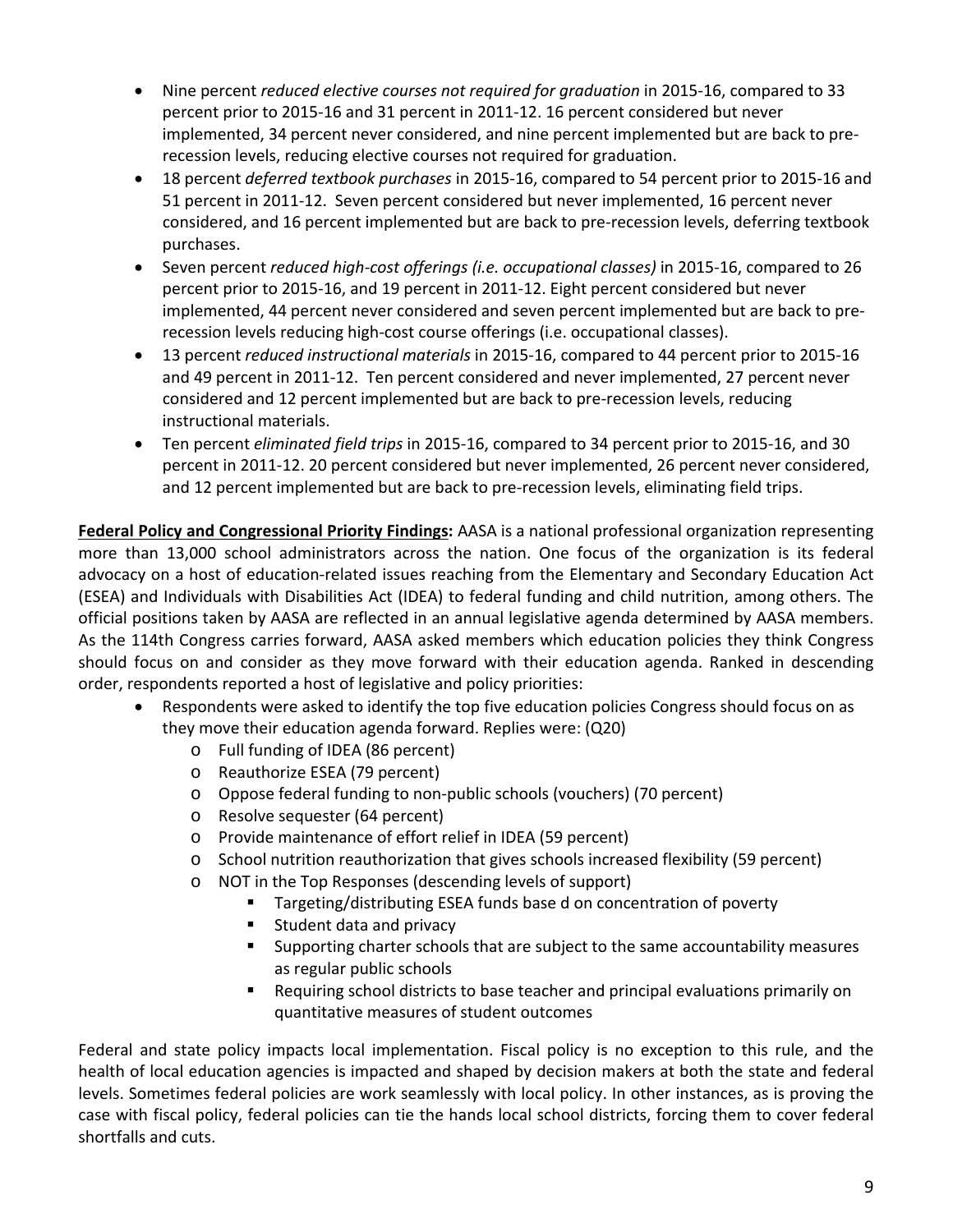- One-third of respondents (34 percent) indicated that their state has the ability within its budget to soften the impact of federal education funding cuts. (Q17)
- Only 14 percent of respondents indicated that their district has the ability within its budget to soften the impact of federal education funding cuts. (Q18)
- Respondents were asked to rank their level of agreement with a handful of statements. Their responses are as follow: (Q19)
	- o Sequestration impacts all funding programs without considering the effectiveness or scope of programs being cut. (73 percent strongly agree; 20 percent agree)
	- o Congress should pick up the work of the failed Super Committee and work to identify the necessary cuts in a manner that impacts both mandatory and discretionary programs and considers program effectiveness. (57 percent strongly agree, 29 percent agree)
	- o Given that the cuts have to happen, as required by law, Congress should take control of the process and proactively identify a nuanced combination of the spending cuts and revenue increases necessary to avoid the blunt cuts of sequestration. (59 percent strongly agree, 27 percent agree)
	- o I have reached out to my Congressional delegation (Representatives and Senators) to talk about the importance of avoiding sequestration (impact of sequestration on education?). (33 percent strongly agree, 31 percent agree, 19 percent neutral, 11 percent disagree)
	- o I think the administration has done a good job talking about how detrimental sequestration would be to their education agenda. (13 percent strongly agree, 23 percent agree, 27 percent neutral, 23 percent disagree, 10 percent strongly disagree)
	- o Secretary Duncan, as the cabinet member advocating for education, should be advocating to minimize the impact of sequestration on the education budget. (77 percent strongly agree, 16 percent agree, 6 percent neutral)
	- o The leadership of the House and Senate Education committees should be advocating to minimize the impact of sequestration on the education budget. (79 percent strongly agree, 14 percent agree)
	- o I believe Congress will be able to resolve/replace the threat of sequester for FY16 (this year). (9 percent strongly agree, 12 percent agree, 19 percent neutral, 33 percent agree, 24 percent strongly disagree)

### **Demographics**:

- 165 school administrators from 37 states submitted responses to the survey in September/October 2015.
- Virtually all (89 percent) respondents reported their title as 'Superintendent'. (Q30)
- Three-quarters (72 percent) of respondents described their district as rural, compared to 21 percent reporting suburban and 6 percent reporting urban. (Q32)
- Enrollment: (Q31)
	- o Three‐quarters (75 percent) of respondents work in school districts enrolling less than 5,000 students: 33 percent are in districts enrolling less than 1,000 students; 28 percent are in districts enrolling between 1,000 and 2,999 students and 14 percent are in districts enrolling between 3,000 and 4,999.

**Conclusion**: AASA's *Economic Impact Survey Series* has, over seven years, documented both the continued erosion of revenue for state and local school budgets stemming from the recession and its continuing impact on the nation's public schools. The nation's schools, the educators who staff them and the students they serve have survived round after round of budget cuts, program eliminations and job cuts. As the recession came to a close, its cuts and related fiscal restraint carried on, and education funding continues to face